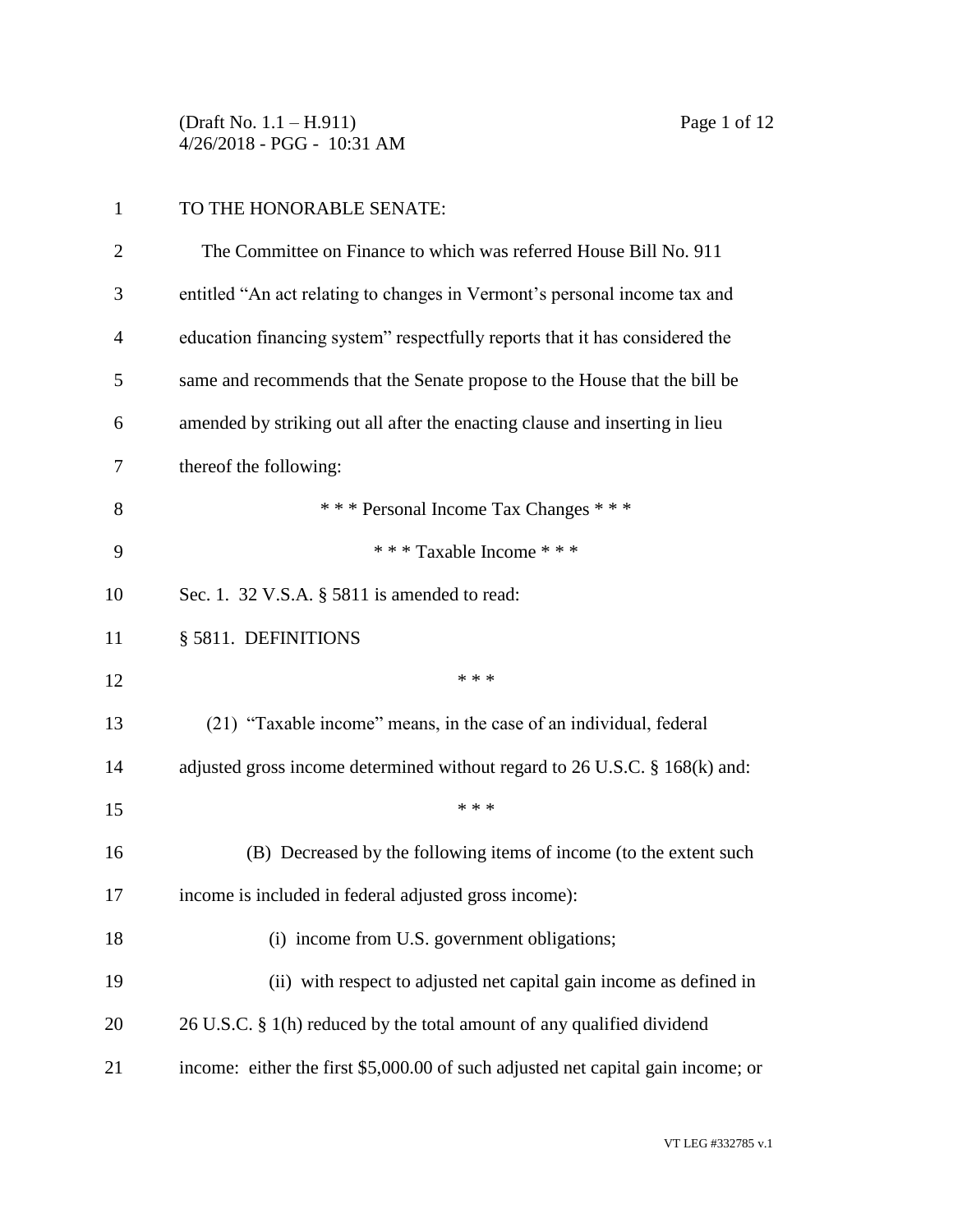## (Draft No. 1.1 – H.911) Page 2 of 12 4/26/2018 - PGG - 10:31 AM

| $\mathbf{1}$   | 40 percent of adjusted net capital gain income from the sale of assets held by  |
|----------------|---------------------------------------------------------------------------------|
| $\overline{2}$ | the taxpayer for more than three years, except not adjusted net capital gain    |
| 3              | income from:                                                                    |
| $\overline{4}$ | (I) the sale of any real estate or portion of real estate used by               |
| 5              | the taxpayer as a primary or nonprimary residence; or                           |
| 6              | (II) the sale of depreciable personal property other than farm                  |
| 7              | property and standing timber; or stocks or bonds publicly traded or traded on   |
| 8              | an exchange, or any other financial instruments; regardless of whether sold by  |
| 9              | an individual or business; and provided that the total amount of decrease under |
| 10             | this subdivision $(21)(B)(ii)$ shall not exceed 40 percent of federal taxable   |
| 11             | income; and                                                                     |
| 12             | (iii) recapture of State and local income tax deductions not taken              |
| 13             | against Vermont income tax; and                                                 |
| 14             | (iv) the portion of federally taxable benefits received under the               |
| 15             | federal Social Security Act that is required to be excluded under section 5830e |
| 16             | of this chapter; and                                                            |
| 17             | (C) Decreased by the following exemptions and deductions:                       |
| 18             | (i) the amount of personal exemptions taken at the federal level a              |
| 19             | personal exemption of \$4,150.00 per person for the taxpayer, for the spouse or |
| 20             | the deceased spouse of the taxpayer whose filing status under section 5822 of   |
| 21             | this chapter is married filing a joint return or surviving spouse, and for each |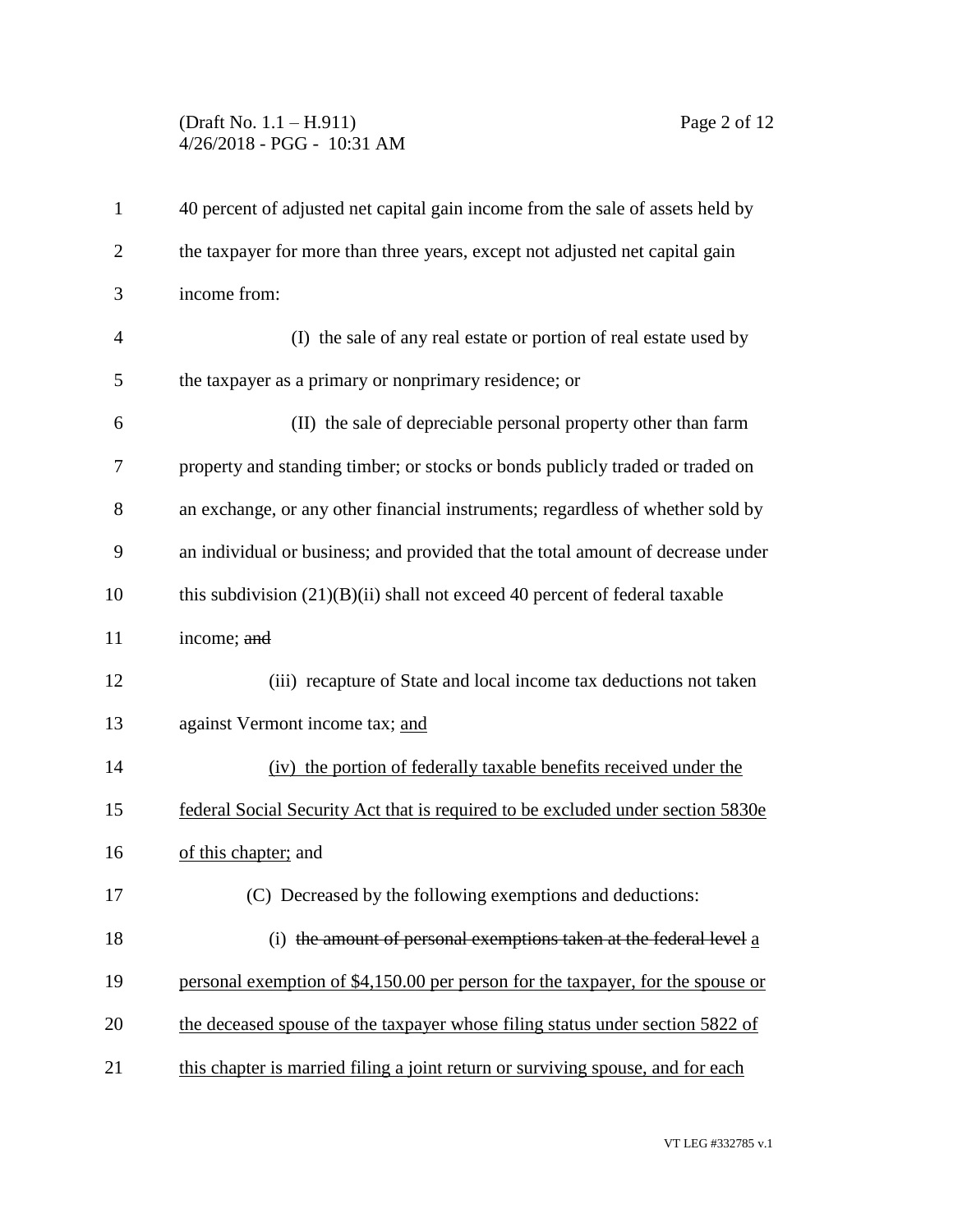(Draft No. 1.1 – H.911) Page 3 of 12 4/26/2018 - PGG - 10:31 AM

| $\mathbf{1}$   | individual qualifying as a dependent of the taxpayer under 26 U.S.C. § 152.      |
|----------------|----------------------------------------------------------------------------------|
| $\overline{2}$ | provided that no exemption may be claimed for an individual who is a             |
| 3              | dependent of another taxpayer;                                                   |
| $\overline{4}$ | (ii) for taxpayers who do not itemize at the federal level, the                  |
| 5              | amount of the a standard deduction taken at the federal level determined as      |
| 6              | follows:                                                                         |
| 7              | for taxpayers whose filing status under section 5822 of                          |
| 8              | this chapter is unmarried (other than surviving spouses or heads of households)  |
| 9              | or married filing separate returns, \$6,000.00;                                  |
| 10             | (II) for taxpayers whose filing status under section 5822 of                     |
| 11             | this chapter is head of household, \$9,000.00;                                   |
| 12             | (III) for taxpayers whose filing status under section 5822 of                    |
| 13             | this chapter is married filing joint return or surviving spouse, \$12,000; and   |
| 14             | (iii) for taxpayers who itemize at the federal level:                            |
| 15             | (I) the amount of federally itemized deductions for medical and                  |
| 16             | dental expenses and charitable contributions;                                    |
| 17             | (II) the total amount of federally itemized deductions, other                    |
| 18             | than deductions for State and local income taxes, medical and dental expenses,   |
| 19             | and charitable contributions, deducted from federal adjusted gross income for    |
| 20             | the taxable year, but in no event shall the amount under this subdivision exceed |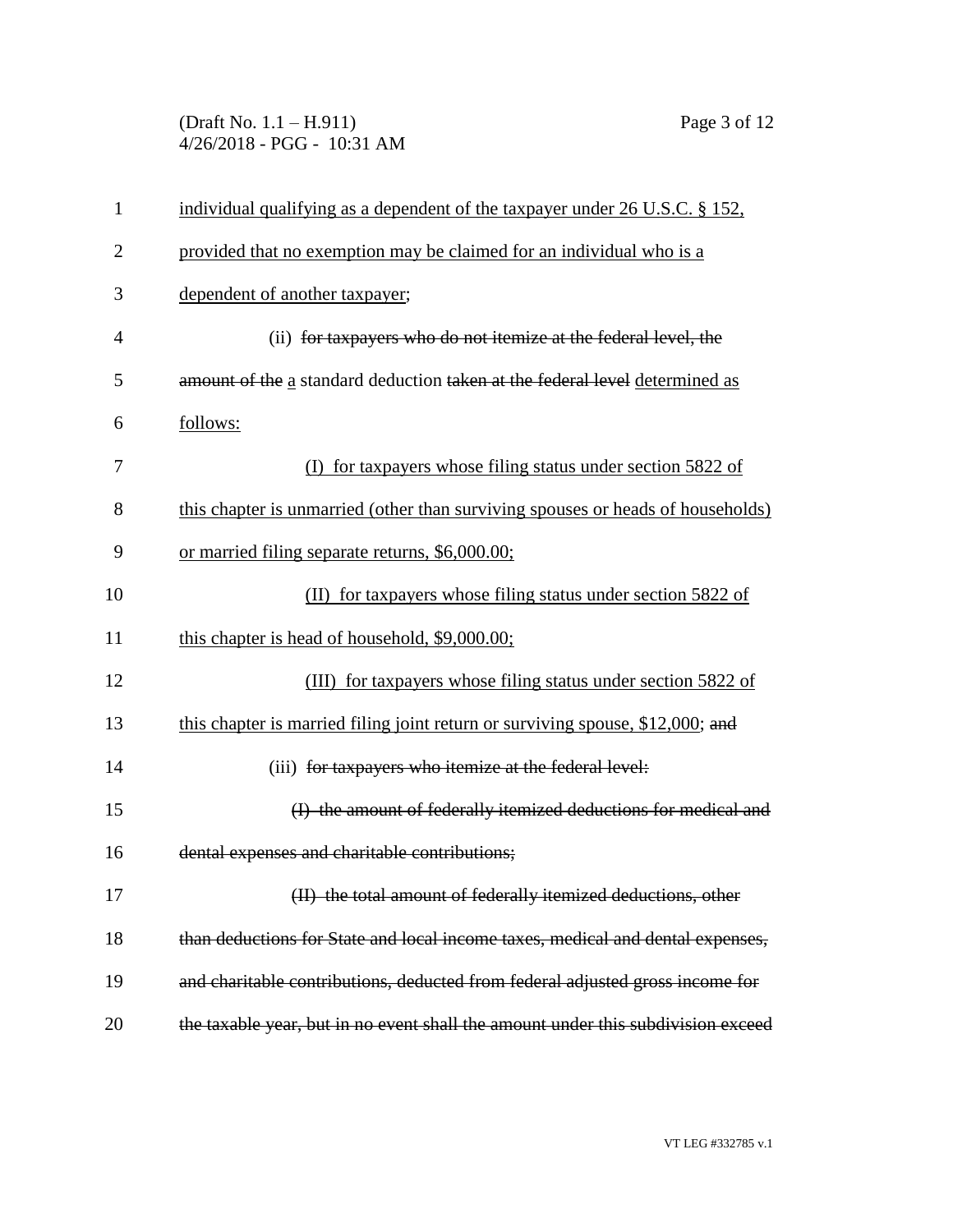| $\mathbf{1}$   | two and one half times the federal standard deduction allowable to the                  |
|----------------|-----------------------------------------------------------------------------------------|
| $\overline{2}$ | taxpayer; and                                                                           |
| 3              | (III) in no event shall the total amount of deductions allowed                          |
| $\overline{4}$ | under subdivisions $(I)$ and $(II)$ of this subdivision $(21)(C)(iii)$ reduce the total |
| 5              | amount of itemized deductions below the federal standard deduction allowable            |
| 6              | to the taxpayer an additional deduction of \$1,000.00 for each federal deduction        |
| 7              | for which the taxpayer qualified and received under 26 U.S.C. $\S$ 63(f); and           |
| 8              | (iv) the dollar amounts of the personal exemption allowed under                         |
| 9              | subdivision (i) of this subdivision $(21)(C)$ , the standard deduction allowed          |
| 10             | under subdivision (ii) of this subdivision $(21)(C)$ , and the additional deduction     |
| 11             | allowed under subdivision (iii) of this subdivision $(21)(C)$ shall be adjusted         |
| 12             | annually for inflation by the Commissioner of Taxes by using the percentage             |
| 13             | increase in the Consumer Price Index beginning with taxable year 2019 and               |
| 14             | ending with the taxable year in question. As used in this subdivision,                  |
| 15             | "consumer price index" means the last Consumer Price Index for All Urban                |
| 16             | Consumers published by the U.S. Department of Labor.                                    |
| 17             | * * *                                                                                   |
| 18             | *** Personal Income Tax Rates ***                                                       |
| 19             | Sec. 2. PERSONAL INCOME TAX RATES                                                       |
| 20             | (a) 2009 Spec. Sess. Acts and Resolves No. 2, Sec. 20 is repealed.                      |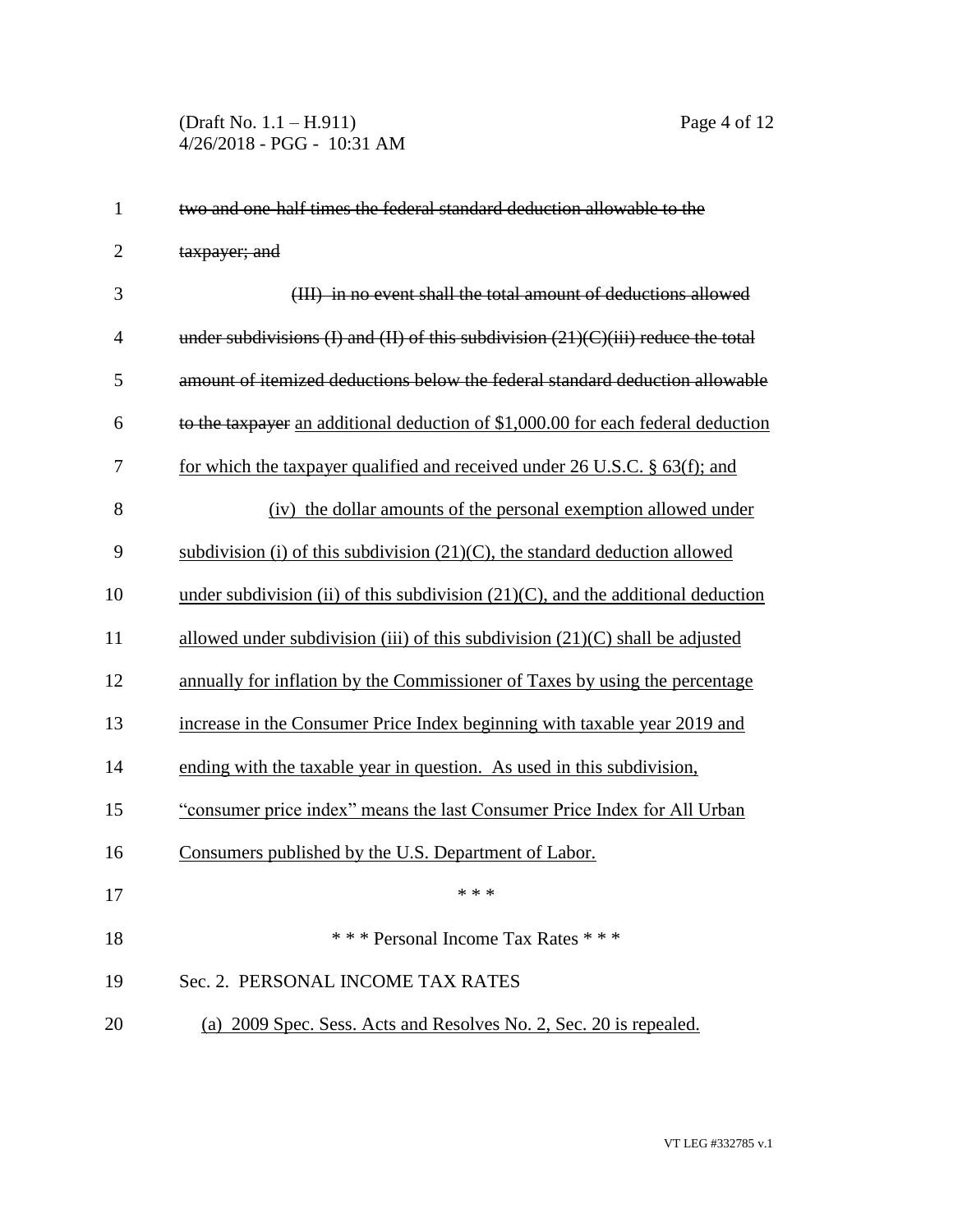(Draft No. 1.1 – H.911) Page 5 of 12 4/26/2018 - PGG - 10:31 AM

| $\mathbf{1}$   | (b) For taxable year 2018 and after, income tax rates under 32 V.S.A.                         |
|----------------|-----------------------------------------------------------------------------------------------|
| $\overline{c}$ | $\S$ 5822(a)(1)-(5), after taking into consideration any inflation adjustments to             |
| 3              | taxable income as required by $32 \text{ V.S.A.}$ § $5822(b)(2)$ , shall be as follows:       |
| $\overline{4}$ | (1) taxable income that without the passage of this act would have been                       |
| 5              | subject to a rate of 3.55 percent shall be taxed at the rate of 3.35 percent                  |
| 6              | instead;                                                                                      |
| 7              | (2) taxable income that without the passage of this act would have been                       |
| 8              | subject to a rate of 6.80 percent shall be taxed at the rate of 6.60 percent                  |
| 9              | instead;                                                                                      |
| 10             | (3) taxable income that without the passage of this act would have been                       |
| 11             | subject to a rate of 7.80 percent shall be taxed at the rate of 7.60 percent                  |
| 12             | instead;                                                                                      |
| 13             | (4) taxable income that without the passage of this act would have been                       |
| 14             | subject to a rate of 8.80 percent or 8.95 percent shall be taxed at the rate of               |
| 15             | 8.60 percent instead; the tax brackets for taxable income taxed at 8.80 percent               |
| 16             | and 8.95 percent in taxable year 2017 shall be combined to be taxed at a rate of              |
| 17             | 8.60 for taxable year 2018 and after.                                                         |
| 18             | (c) When preparing the Vermont Statutes Annotated for publication, the                        |
| 19             | Office of Legislative Council shall revise the tables in $32 \text{ V.S.A.}$ § $5822(a)(1)$ - |
| 20             | (5) to reflect the changes to the tax rates and tax brackets made in this section.            |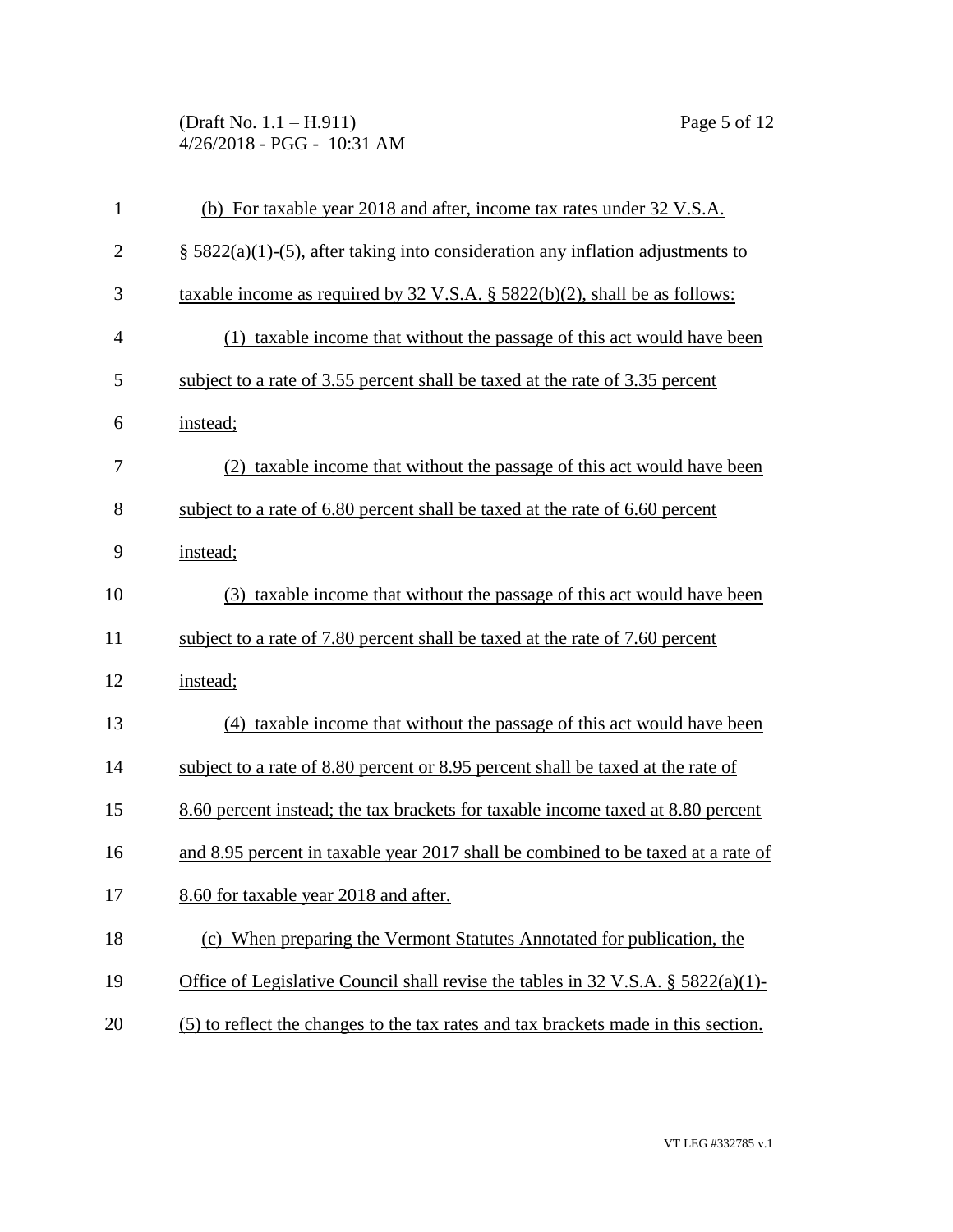(Draft No. 1.1 – H.911) Page 6 of 12 4/26/2018 - PGG - 10:31 AM

| $\mathbf{1}$   | *** Charitable Credit; Earned Income Tax Credit; Social Security Income;           |
|----------------|------------------------------------------------------------------------------------|
| $\overline{2}$ | Other Adjustments * * *                                                            |
| 3              | Sec. 3. 32 V.S.A. § 5822 is amended to read:                                       |
| 4              | § 5822. TAX ON INCOME OF INDIVIDUALS, ESTATES, AND TRUSTS                          |
| 5              | (a) A tax is imposed for each taxable year upon the taxable income earned          |
| 6              | or received in that year by every individual, estate, and trust, subject to income |
| 7              | taxation under the laws of the United States, in an amount determined by the       |
| 8              | following tables, and adjusted as required under this section:                     |
| 9              | * * *                                                                              |
| 10             | (b) As used in this section:                                                       |
| 11             | (1) "Married individuals," "surviving spouse," "head of household,"                |
| 12             | "unmarried individual," "estate," and "trust" have the same meaning as under       |
| 13             | the Internal Revenue Code.                                                         |
| 14             | (2) The amounts of taxable income shown in the tables in this section              |
| 15             | shall be adjusted annually for inflation by the Commissioner of Taxes, using       |
| 16             | the Consumer Price Index adjustment percentage, in the manner prescribed for       |
| 17             | inflation adjustment of federal income tax tables for the taxable year by the      |
| 18             | Commissioner of Internal Revenue, beginning with taxable year 2003                 |
| 19             | percentage increase in the Consumer Price Index beginning with taxable year        |
| 20             | 2019 and ending with the taxable year in question. As used in this subdivision,    |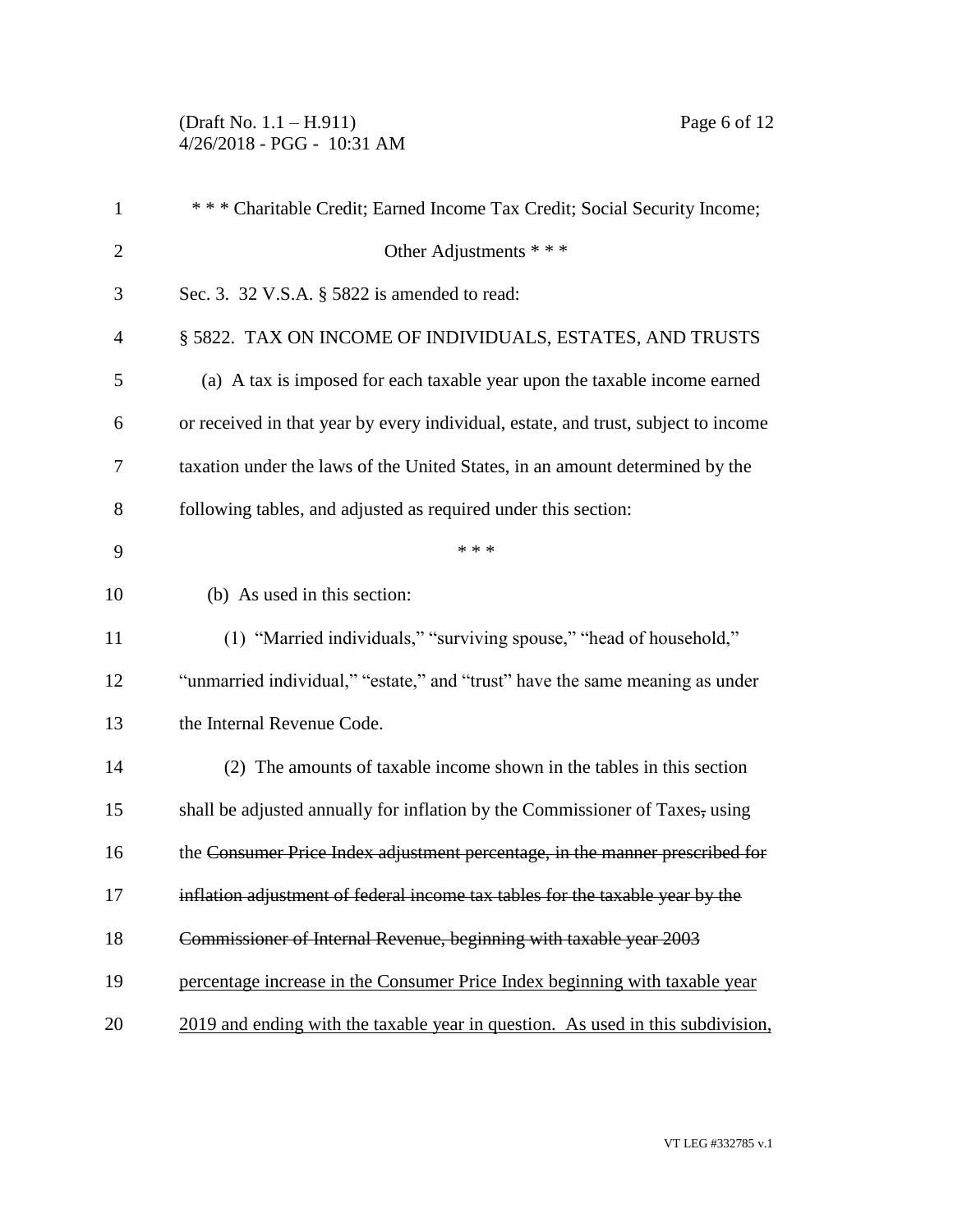(Draft No. 1.1 – H.911) Page 7 of 12 4/26/2018 - PGG - 10:31 AM

| 1              | "consumer price index" means the last Consumer Price Index for All Urban           |
|----------------|------------------------------------------------------------------------------------|
| $\overline{2}$ | Consumers published by the U.S. Department of Labor.                               |
| 3              | * * *                                                                              |
| $\overline{4}$ | $(d)(1)$ A taxpayer shall be entitled to a credit against the tax imposed under    |
| 5              | this section of 24 percent of each of the credits allowed against the taxpayer's   |
| 6              | federal income tax for the taxable year as follows: credit for people who are      |
| 7              | elderly or permanently totally disabled, investment tax credit attributable to the |
| 8              | Vermont-property portion of the investment, and child care and dependent care      |
| 9              | credits.                                                                           |
| 10             | * * *                                                                              |
| 11             | (3) Individuals shall receive a nonrefundable charitable contribution              |
| 12             | credit against the tax imposed under this section for the taxable year. The        |
| 13             | credit shall be five percent of the first \$10,000.00 in charitable contributions  |
| 14             | made during the taxable year that are allowable under 26 U.S.C. § 170. This        |
| 15             | credit shall be available irrespective of a taxpayer's election not to itemize at  |
| 16             | the federal level.                                                                 |
| 17             | * * *                                                                              |
| 18             | Sec. 4. 32 V.S.A. § 5828b(a) is amended to read:                                   |
| 19             | (a) A resident individual or part-year resident individual who is entitled to      |
| 20             | an earned income tax credit granted under the laws of the United States shall      |
| 21             | be entitled to a credit against the tax imposed for each year by section 5822 of   |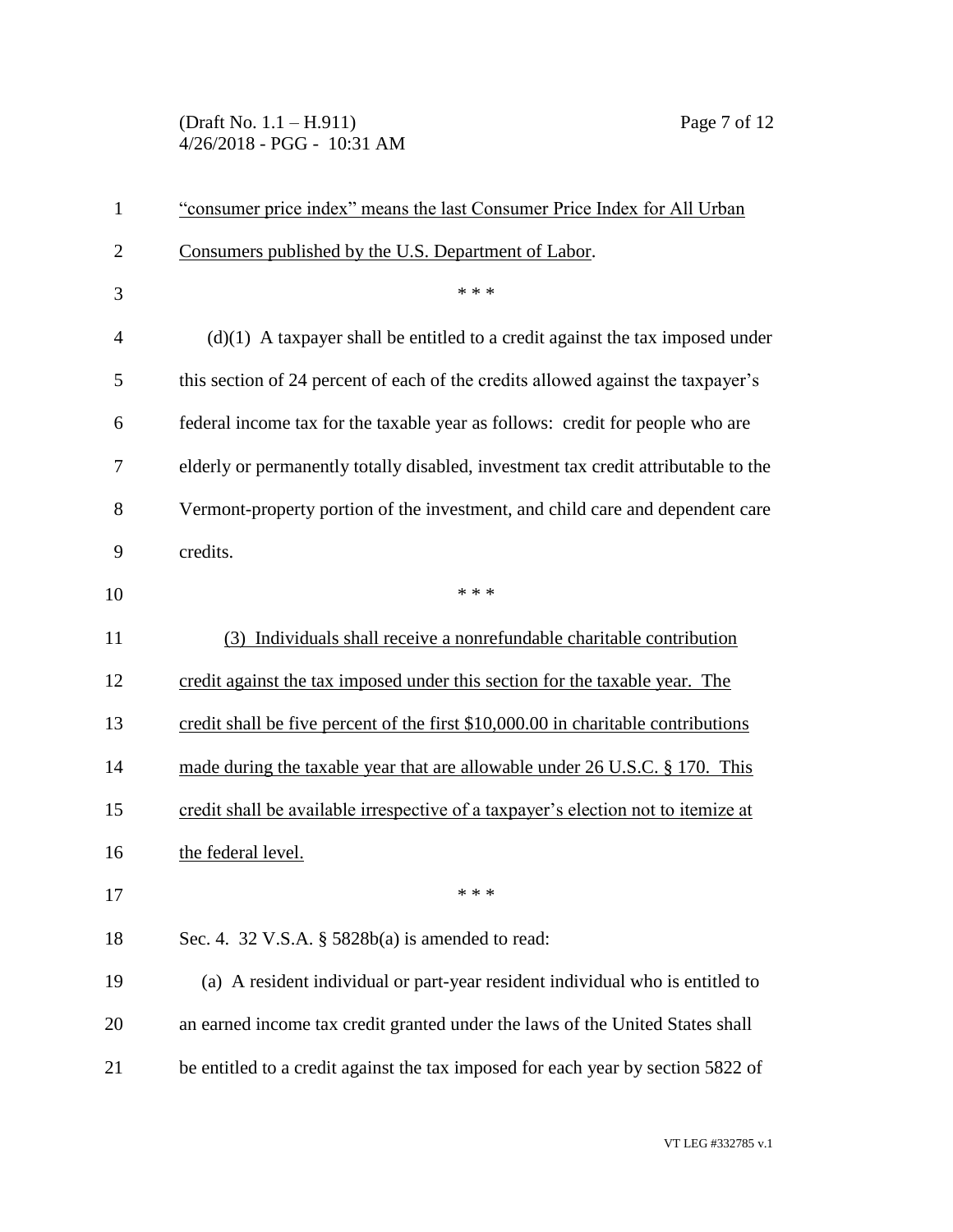(Draft No. 1.1 – H.911) Page 8 of 12 4/26/2018 - PGG - 10:31 AM

| $\mathbf{1}$   | this title. The credit shall be $32\overline{35}$ percent of the earned income tax credit |
|----------------|-------------------------------------------------------------------------------------------|
| $\overline{2}$ | granted to the individual under the laws of the United States, multiplied by the          |
| 3              | percentage which the individual's earned income that is earned or received                |
| $\overline{4}$ | during the period of the individual's residency in this State bears to the                |
| 5              | individual's total earned income.                                                         |
| 6              | Sec. 5. 32 V.S.A. § 5830e is added to read:                                               |
| 7              | § 5830e. SOCIAL SECURITY INCOME                                                           |
| 8              | The portion of federally taxable Social Security benefits excluded from                   |
| 9              | taxable income under subdivision $5811(21)(B)(iv)$ of this chapter shall be as            |
| 10             | follows:                                                                                  |
| 11             | (1) For taxpayers whose filing status is single, married filing separately,               |
| 12             | head of household, or qualifying widow or widower:                                        |
| 13             | (A) If the federal adjusted gross income of the taxpayer is less than or                  |
| 14             | equal to \$45,000.00, all federally taxable benefits received under the federal           |
| 15             | Social Security Act shall be excluded.                                                    |
| 16             | (B) If the federal adjusted gross income of the taxpayer is greater                       |
| 17             | than \$45,000.00 but less than \$55,000.00, the percentage of federally taxable           |
| 18             | benefits received under the Social Security Act to be excluded shall be                   |
| 19             | proportional to the amount of the taxpayer's federal adjusted gross income                |
| 20             | over \$45,000.00, determined by:                                                          |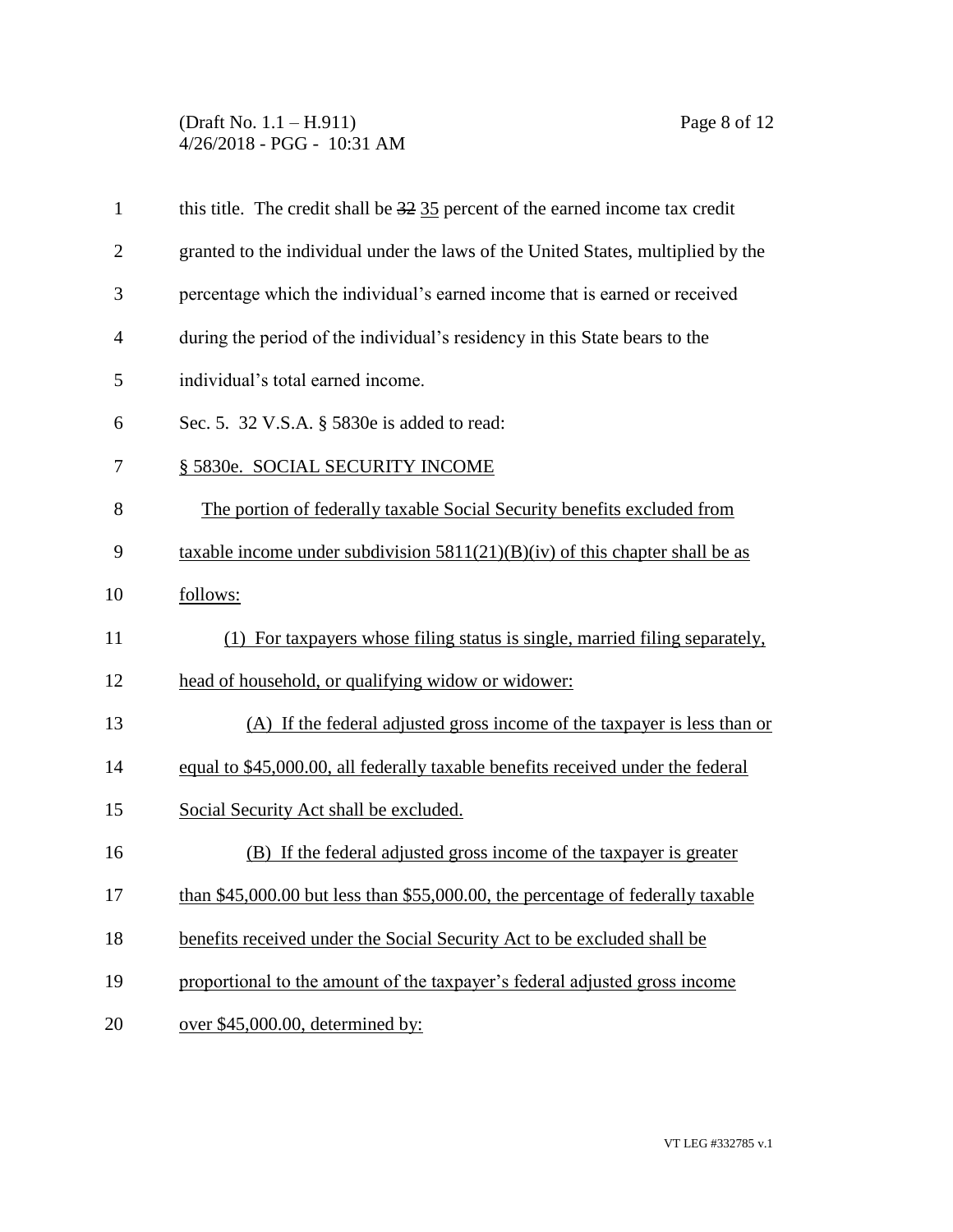(Draft No. 1.1 – H.911) Page 9 of 12 4/26/2018 - PGG - 10:31 AM

| $\mathbf{1}$   | (i) subtracting the federal adjusted gross income of the taxpayer               |
|----------------|---------------------------------------------------------------------------------|
| $\overline{2}$ | from \$55,000.00;                                                               |
| 3              | (ii) dividing the value under subdivision (i) of this subdivision $(B)$         |
| 4              | by $$10,000.00$ ; and                                                           |
| 5              | (iii) multiplying the value under subdivision (ii) of this                      |
| 6              | subdivision (B) by the federally taxable benefits received under the Social     |
| 7              | Security Act.                                                                   |
| 8              | (C) If the federal adjusted gross income of the taxpayer is equal to or         |
| 9              | greater than \$55,000.00, no amount of the federally taxable benefits received  |
| 10             | under the Social Security Act shall be excluded under this section.             |
| 11             | (2) For taxpayers whose filing status is married filing jointly:                |
| 12             | (A) If the federal adjusted gross income of the taxpayer is less than or        |
| 13             | equal to \$60,000.00, all federally taxable benefits received under the Social  |
| 14             | Security Act shall be excluded.                                                 |
| 15             | (B) If the federal adjusted gross income of the taxpayer is greater             |
| 16             | than \$60,000.00 but less than \$70,000.00, the percentage of federally taxable |
| 17             | benefits received under the Social Security Act to be excluded shall be         |
| 18             | proportional to the amount of the taxpayer's federal adjusted gross income      |
| 19             | over \$60,000.00, determined by:                                                |
| 20             | (i) subtracting the federal adjusted gross income of the taxpayer               |
| 21             | from $$70,000.00;$                                                              |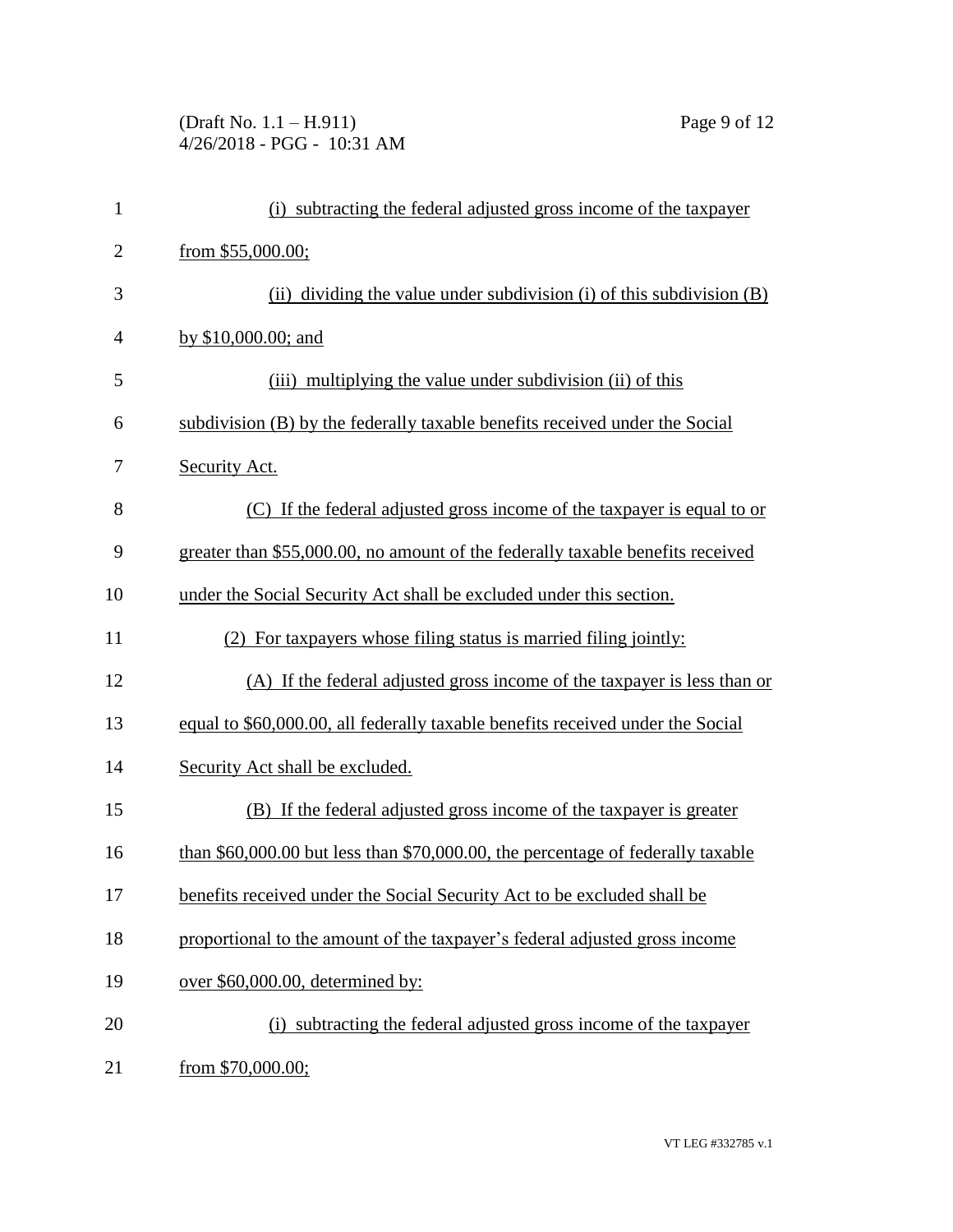(Draft No. 1.1 – H.911) Page 10 of 12 4/26/2018 - PGG - 10:31 AM

| $\mathbf{1}$   | (ii) dividing the value under subdivision (i) of this subdivision (B)              |
|----------------|------------------------------------------------------------------------------------|
| $\overline{2}$ | by \$10,000.00; and                                                                |
| 3              | (iii) multiplying the value under subdivision (ii) of this                         |
| 4              | subdivision (B) by the federally taxable benefits received under the Social        |
| 5              | Security Act.                                                                      |
| 6              | (C) If the federal adjusted gross income of the taxpayer is equal to or            |
| 7              | greater than \$70,000.00, no amount of the federally taxable benefits received     |
| 8              | under the Social Security Act shall be excluded under this section.                |
| 9              | Sec. 6. 32 V.S.A. § 5813 is amended to read:                                       |
| 10             | § 5813. STATUTORY PURPOSES                                                         |
| 11             | * * *                                                                              |
| 12             | The statutory purpose of the partial exemption of federally taxable<br>(w)         |
| 13             | benefits under the Social Security Act in section 5830e of this title is to lessen |
| 14             | the tax burden on Vermonters with low to moderate income who derive part of        |
| 15             | their income from Social Security payments.                                        |
| 16             | Sec. 7. 32 V.S.A. § 5824 is amended to read:                                       |
| 17             | § 5824. ADOPTION OF FEDERAL INCOME TAX LAWS                                        |
| 18             | The statutes of the United States relating to the federal income tax, as in        |
| 19             | effect for taxable year 2016 2017, but without regard to federal income tax        |
| 20             | rates under 26 U.S.C. § 1, are hereby adopted for the purpose of computing the     |
| 21             | tax liability under this chapter.                                                  |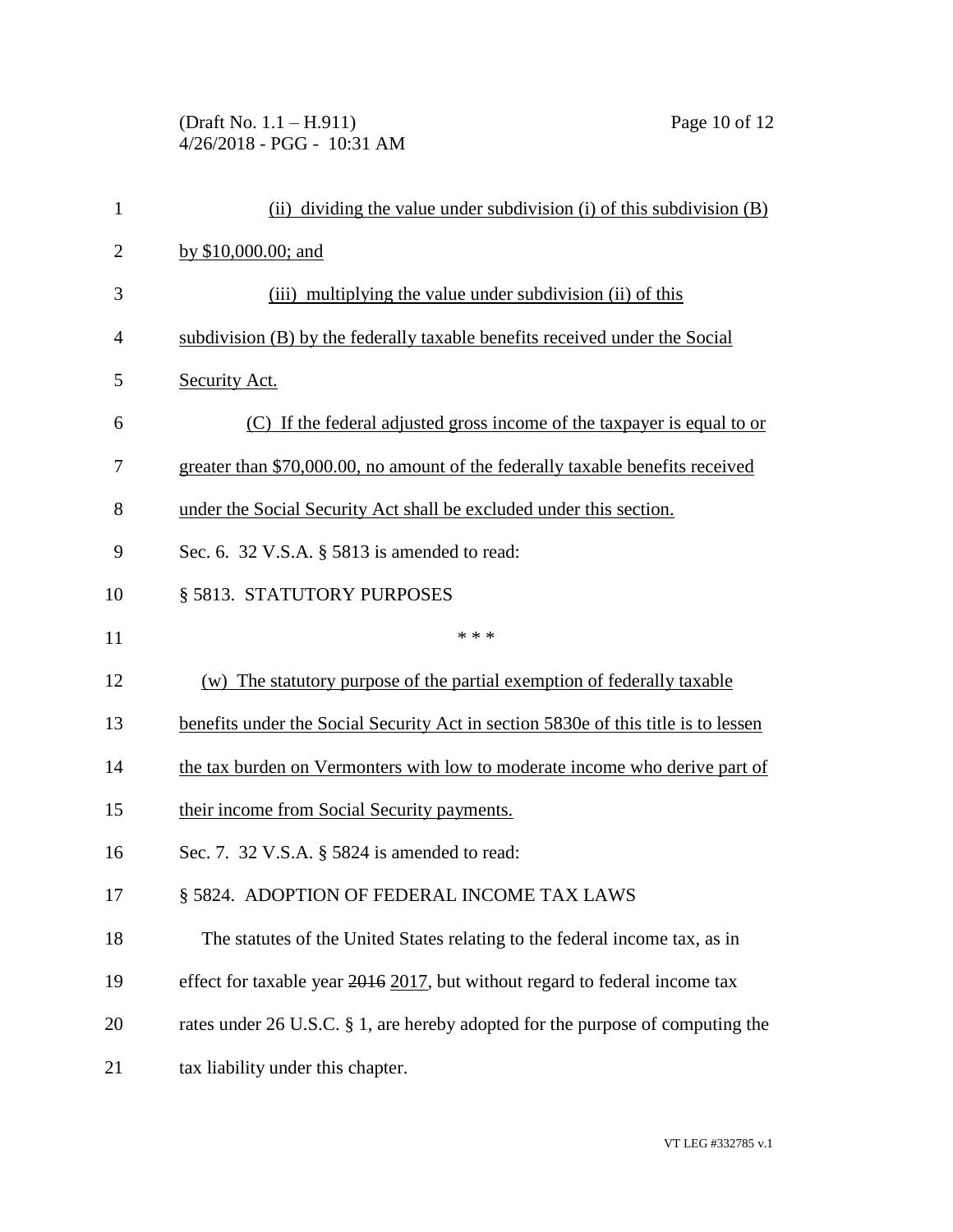|                | Page 11 of 12<br>(Draft No. $1.1 - H.911$ )<br>4/26/2018 - PGG - 10:31 AM              |
|----------------|----------------------------------------------------------------------------------------|
| $\mathbf{1}$   | *** Education Financing Changes ***                                                    |
| $\overline{2}$ | *** Yield, Applicable Percentage and Nonresidential Rate for                           |
| 3              | Fiscal Year 2019 $***$                                                                 |
| 4              | Sec. 8. PROPERTY DOLLAR EQUIVALENT YIELD AND INCOME                                    |
| 5              | DOLLAR EQUIVALENT YIELD FOR FISCAL YEAR 2019                                           |
| 6              | (a) Pursuant to $32 \text{ V.S.A. }$ \$5402b(b), for fiscal year 2019 only, the        |
| 7              | property dollar equivalent yield shall be <b>\$XXX</b> .                               |
| 8              | (b) Pursuant to $32 \text{ V.S.A. }$ \$5402b(b), for fiscal year 2019 only, the income |
| 9              | dollar equivalent yield shall be <b>\$XXX</b> .                                        |
| 10             | Sec. 9. NONRESIDENTIAL PROPERTY TAX RATE FOR FISCAL YEAR                               |
| 11             | 2019                                                                                   |
| 12             | <u>Notwithstanding any other provision of law, for fiscal year 2019 only, the</u>      |
| 13             | nonresidential education property tax imposed under $32 \text{ V.S.A.}$ § $5402(a)(2)$ |
| 14             | shall be $\frac{\sqrt{3}XX}{\sqrt{2}}$ per \$100.00.                                   |
| 15             | Sec. 10. 32 V.S.A. § $5402b(a)(4)$ is amended to read:                                 |
| 16             | (4) the percentage change in the median average education tax bill                     |
| 17             | applied to nonresidential property, and the percentage change in the median            |
| 18             | average education tax bill of homestead property, and the percentage change in         |
| 19             | the median average education tax bill for taxpayers who claim an adjustment            |
| 20             | under subsection $6066(a)$ of this title are equal.                                    |